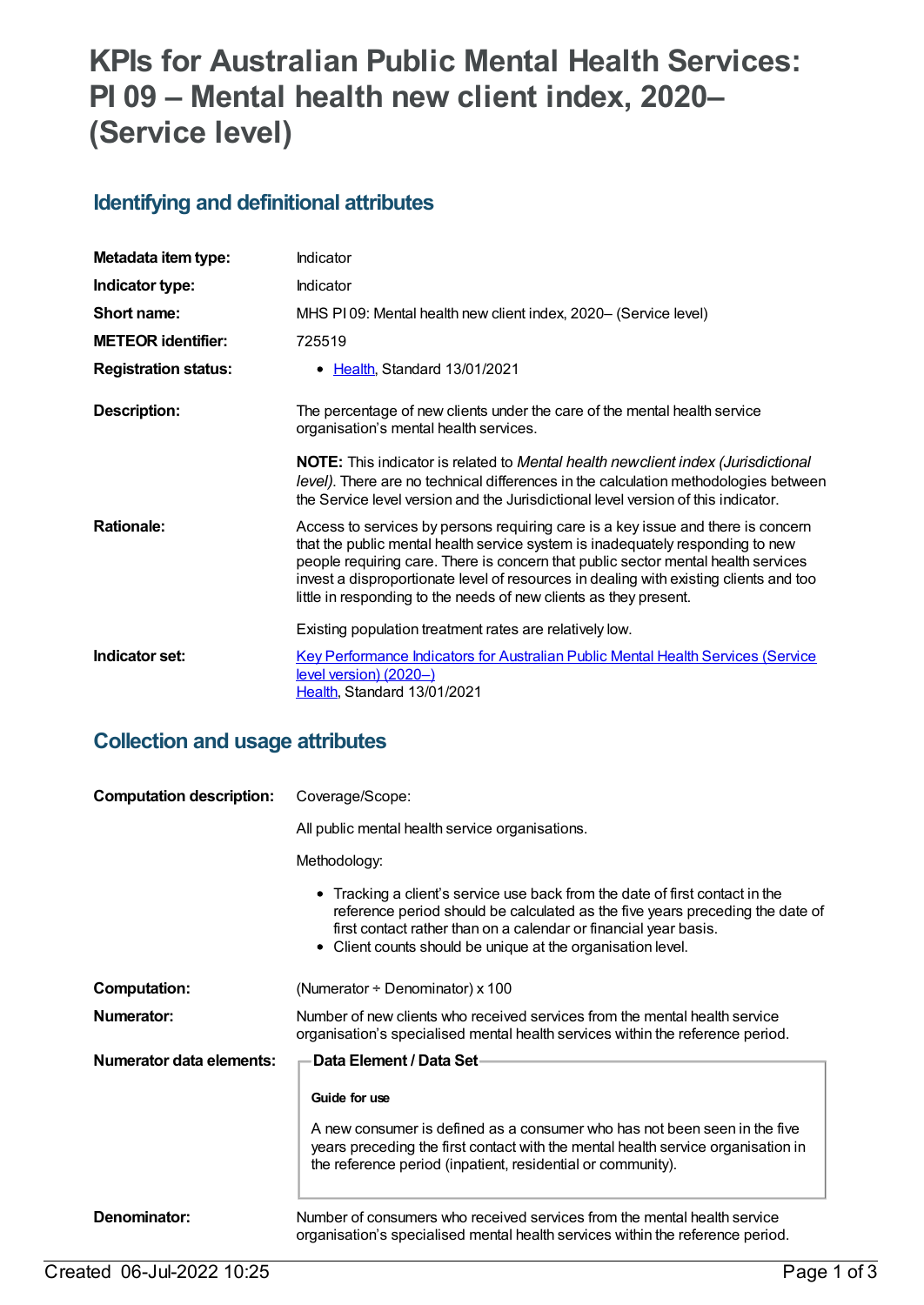**Disaggregation:** Service variables: setting

Consumer attributes: age, Socio-Economic Indexes for Areas (SEIFA), remoteness, Indigenous status

#### **Representational attributes**

| <b>Representation class:</b> | Percentage |
|------------------------------|------------|
| Data type:                   | Real       |
| Unit of measure:             | Person     |
| Format:                      | N[NN].N    |

#### **Indicator conceptual framework**

| <b>Framework and</b> | Accessibility |
|----------------------|---------------|
| dimensions:          |               |

#### **Accountability attributes**

| <b>Benchmark:</b>                                  | Levels at which the indicator can be useful for benchmarking:                                                                                                                                                                                                                                                                                                                                                                                                                                                                                                                                                                                                                                                                                                                                                                                                                                                                                                                                                                                                                                                                                                                                                                |
|----------------------------------------------------|------------------------------------------------------------------------------------------------------------------------------------------------------------------------------------------------------------------------------------------------------------------------------------------------------------------------------------------------------------------------------------------------------------------------------------------------------------------------------------------------------------------------------------------------------------------------------------------------------------------------------------------------------------------------------------------------------------------------------------------------------------------------------------------------------------------------------------------------------------------------------------------------------------------------------------------------------------------------------------------------------------------------------------------------------------------------------------------------------------------------------------------------------------------------------------------------------------------------------|
|                                                    | • mental health service organisation<br>• regional group of services<br>• state/territory.                                                                                                                                                                                                                                                                                                                                                                                                                                                                                                                                                                                                                                                                                                                                                                                                                                                                                                                                                                                                                                                                                                                                   |
| Further data development /<br>collection required: | This indicator cannot be accurately constructed using mental health National<br>Minimum Data Sets because they do not include unique patient identifiers that<br>allow links across data sets and financial reporting years.                                                                                                                                                                                                                                                                                                                                                                                                                                                                                                                                                                                                                                                                                                                                                                                                                                                                                                                                                                                                 |
|                                                    | There is no proxy solution available. Construction of this indicator at a national level<br>requires separate indicator data to be provided individually by states and<br>territories.                                                                                                                                                                                                                                                                                                                                                                                                                                                                                                                                                                                                                                                                                                                                                                                                                                                                                                                                                                                                                                       |
|                                                    | Development of state-wide unique patient identifiers within all mental health<br>NMDSs is needed to improve this capacity.                                                                                                                                                                                                                                                                                                                                                                                                                                                                                                                                                                                                                                                                                                                                                                                                                                                                                                                                                                                                                                                                                                   |
| Other issues caveats:                              | • This indicator presents complexities at the analysis stage. For example, there<br>are several approaches to defining 'new client' that depend on how the<br>following issues are resolved:<br>* Level of the mental health system at which 'newness' is defined: Consumers<br>new to a particular organisation may be existing consumers of other<br>organisations. Counts of new consumers at the state/territory level would<br>certainly yield lower estimates than those derived from organisation-level<br>counts.<br>* Diagnosis criteria for defining 'newness': A consumer may present with a<br>new condition, although they have received previous treatment for a different<br>condition.<br>• To date, the approach has been to specify an initial measure for<br>implementation with a view to further refinement following detailed work to<br>address the complexities associated with the definition of a new client and<br>the possible implementation of unique state-wide patient identifiers within all<br>jurisdictions.<br>• This work does not take into account the activities of private mental health<br>services, primary mental health care or the specialist private mental health<br>sector. |

### **Source and reference attributes**

| <b>Submitting organisation:</b> |
|---------------------------------|

**Submitting organisation:** Australian Institute of Health and Welfare on behalf of the National Mental Health Performance Subcommittee